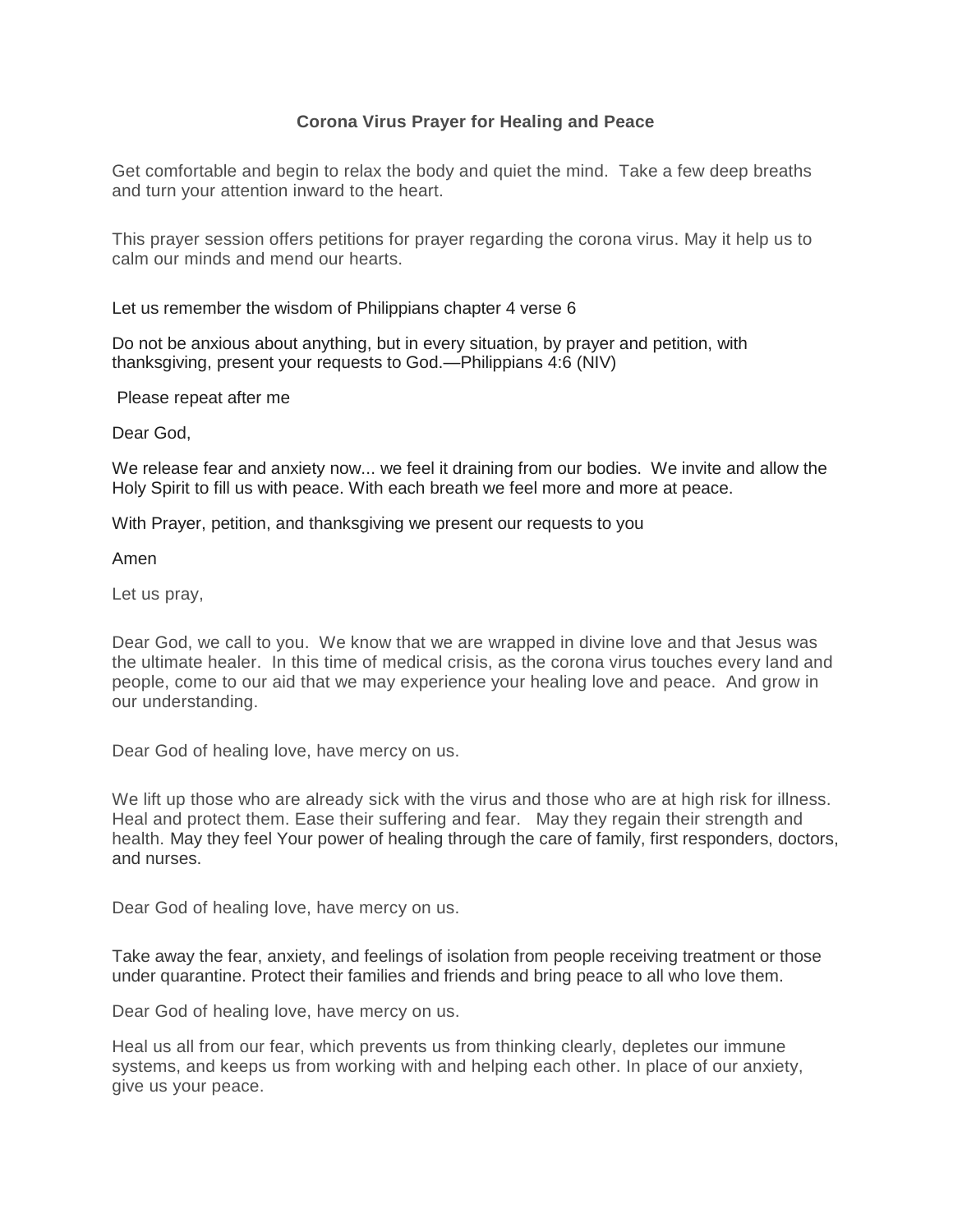Dear God of healing love, have mercy on us.

Let us be humble and mindful and please stay by our side in this time of uncertainty and sorrow. Be with those who are grieving already and who have known loss this day. May they be at peace.

Dear God of healing love, have mercy on us.

Be with those who already have died from the virus. Embrace them in their transition. May they be at rest with you in your eternal peace.

Dear God of healing love, have mercy on us.

Be with the doctors, nurses, and all medical professionals who seek to heal and to help those affected and who put themselves at risk in the process. Renew their energy and sustain them. Multiply their protective supplies and life saving equipment so they may do your work. We know you are manifesting a way through-

Dear God of healing love, have mercy on us.

Be with the leaders of all nations. Give them the foresight to act with true concern for the well-being of the people they are meant to serve. Give them the wisdom to invest in solutions now and for the future.

Dear God of healing love, have mercy on us.

Inspire and invigorate the research doctors developing better tests to diagnose the virus, create vaccines to prevent it, and identify protocols to eliminate the disease's spread.

Dear God of healing love, have mercy on us.

As people feel financial strain during the uncertainty, bring them comfort and peace, reminding them that You are there for them. Through you all things are possible. Provide for them in their time of need.

Dear God of healing love, have mercy on us.

We are so grateful for all the people who continue to work each day so that we may eat and our society might function in basic ways - We ask that You bless and protect them as they serve us.

Dear God of healing love, have mercy on us.

As families adjust to everyone being home; as businesses and schools close, we ask that protect the children and help all of us deal with our new realities.

Dear God of healing love, have mercy on us.